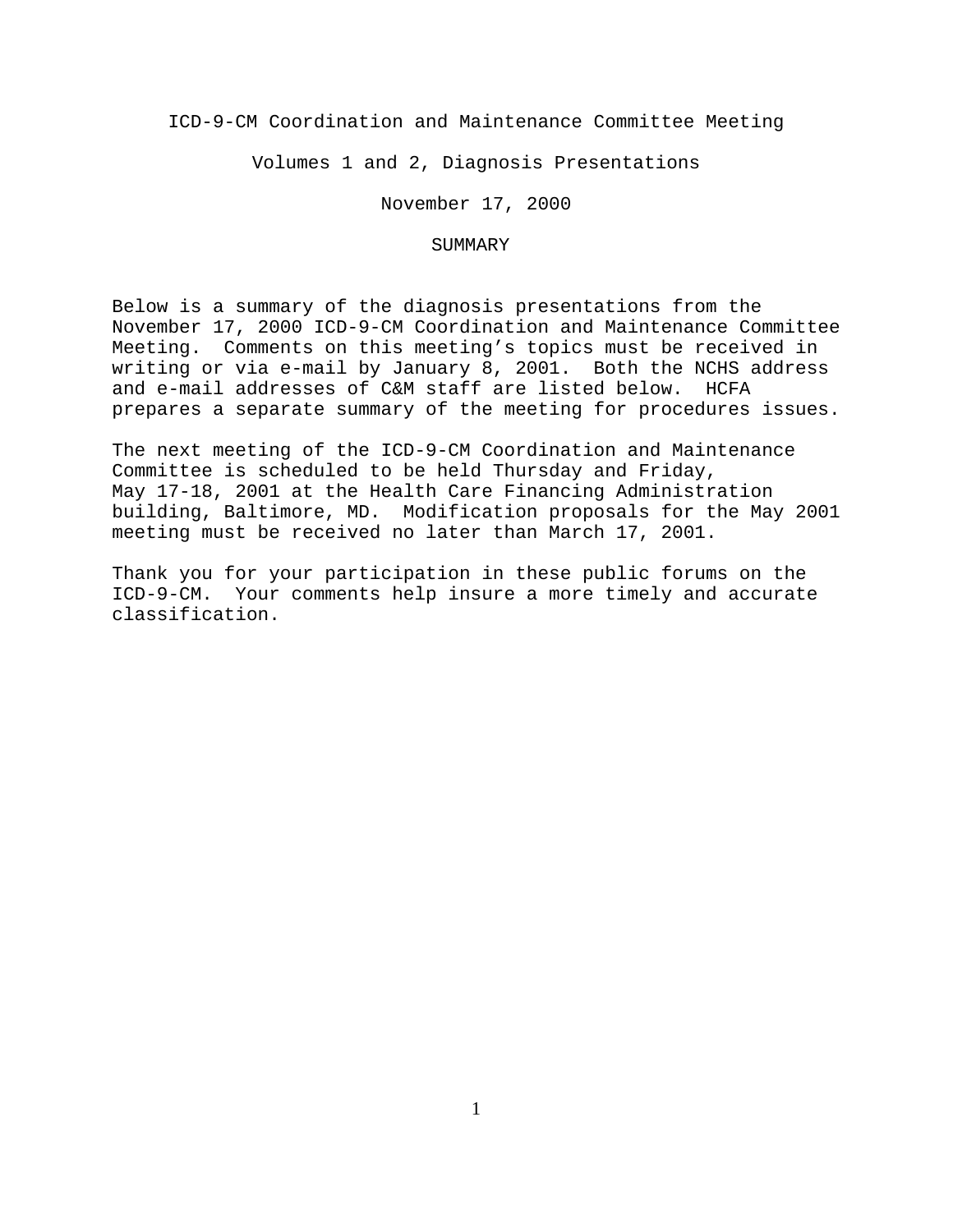ICD-9-CM Coordination and Maintenance Committee Meeting ICD-9-CM Volume 1 and 2, Diagnosis Presentations November 17, 2000 Mailing Address: National Center for Health Statistics ICD-9-CM Coordination and Maintenance Committee 6525 Belcrest Road, Room 1100 Hyattsville, Maryland 20782 Fax: (301)458-4022 Donna Pickett: Room 1100 (301) 458-4200 E-mail: dfp4@cdc.gov Amy Blum: Room 1100 (301) 458-4200 E-mail: alb8@cdc.gov David Berglund: Room 1100 (301)458-4200 E-mail: zhc2@cdc.gov Lizabeth Wing: Room 1100 (301)458-4200 E-mail: llw4@cdc.gov

NCHS Classification of Diseases web page: http://www.cdc.gov/nchs/icd9.htm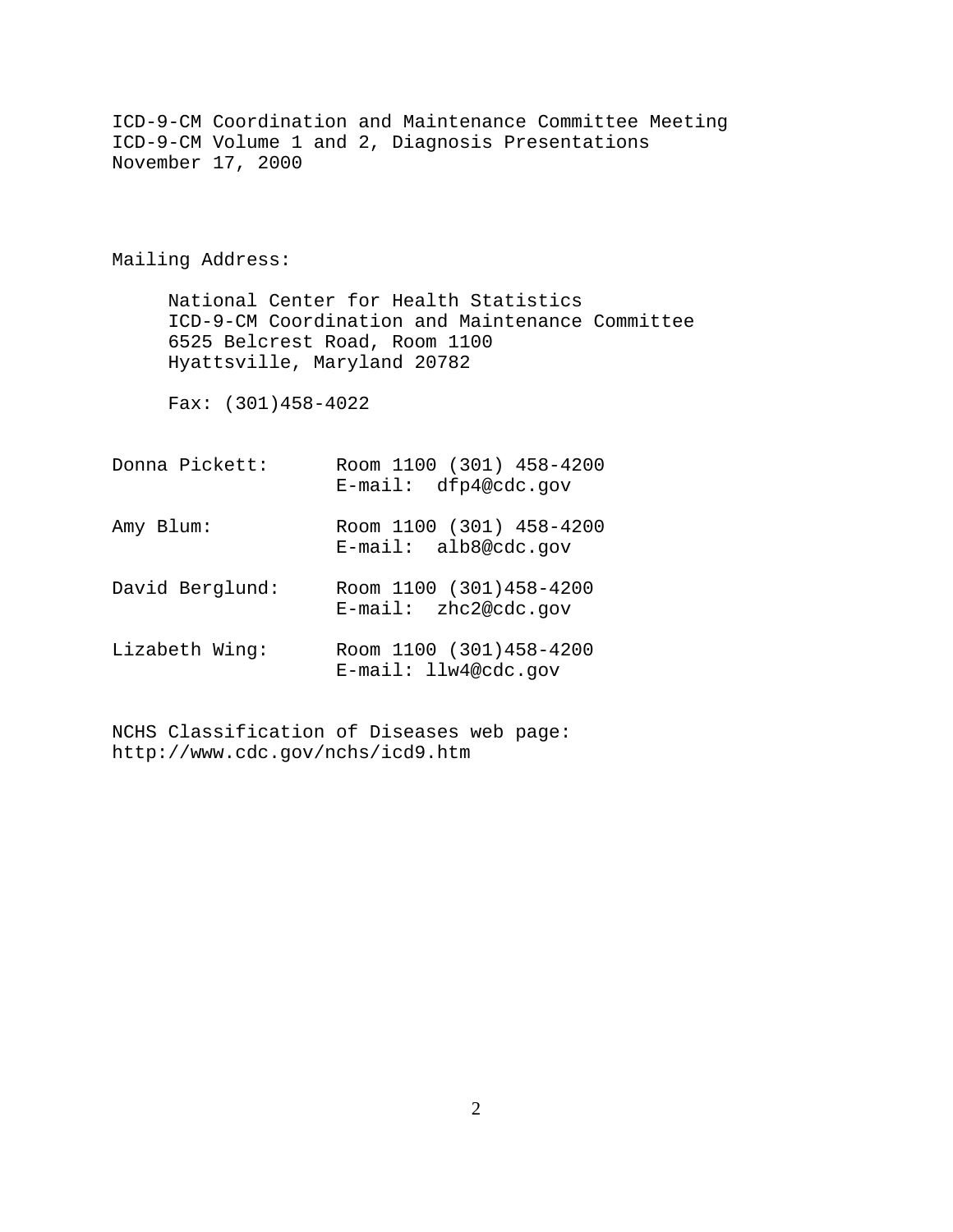#### Welcome and Announcements

Donna Pickett welcomed all in attendance to the diagnosis portion of the C&M meeting.

The audience was given an update on the status of the development of ICD-10-CM. Final changes are being made to the tabular and index. Testing plans are being developed with the Center for Health Policy Studies (CHPS), HCFA's Central Data Abstracting Centers (CDAC) as well as the American Hospital Association (AHA) and the American Health Information Management Association (AHIMA). The final testing plan and possibly some preliminary test results will be presented at the May 2001 ICD-9-CM Coordination and Maintenance Committee meeting.

The published final rule for code sets as well as other information related to the Health Insurance Portability and Accountability Act (HIPAA) and Administrative Simplification is available on the Internet at the following address: http://aspe.os.dhhs.gov/admnsimp/index.htm. There is a new frequently asked questions page there, as well, and questions may be submitted.

Everyone was encouraged to watch the NCHS web page since updates and changes are posted there. Both HCFA and NCHS web pages cross link to each other and there is also a link to the NCVHS web page.

A proposal regarding the procedure pseudarthrosis was presented, by HCFA, at the May 2000 ICD-9-CM C&M meeting. At that time there was interest expressed in modifying the classification of the diagnosis. Since then no proposal or comments have been received regarding this topic. If there is still interest in submitting a proposal for a future meeting see the agenda packet regarding where and when the proposal is to be submitted.

There was one correction made to the time line in the packet. The topics for the November 2001 meeting must be submitted by September 1, 2001 not September 15, 2001.

Continuing Education certificates were made available at the conclusion of the meeting.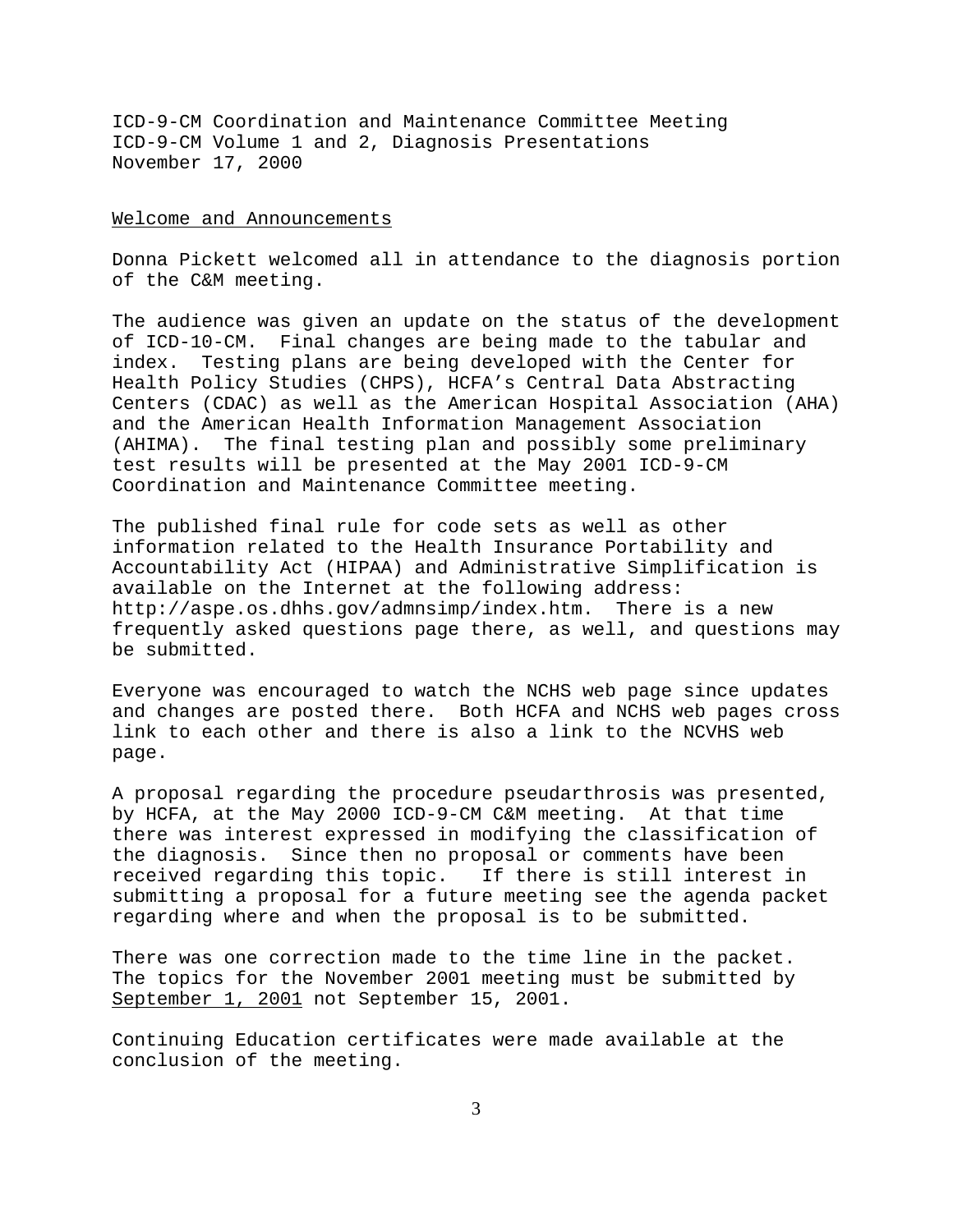SUMMARY OF COMMENTS AND DISCUSSION OF VOLUMES 1 AND 2 TOPICS The following topics were presented at the meeting. (see attached topic packet):

#### Urologic conditions

Charles Hawtrey, M.D., representing the American Urological Association, gave a brief overview of retrograde ejaculation. He said the condition is treated mostly in outpatient clinics, especially fertility clinics. This is rarely idiopathic and is often seen in post-transurethral prostatectomy patients. Dr. Hawtrey said this would be considered a postoperative complication if it followed a urological procedure. It can be treated medically. There were no objections to creating the new code 608.87 for this diagnosis. It was suggested to add a code first, if applicable, note. This would instruct the coder to code the underlying cause (such as post-op complication or medication use) first.

Dr. Hawtrey then gave a brief overview of hematospermia. This is usually a sign or symptom of another condition. In ICD-10-CM this condition has been placed in the signs and symptoms chapter not the genitourinary chapter. Dr. Hawtrey agreed with this placement for ICD-10-CM. In ICD-9-CM this condition has been previously indexed to 608.83, thus the new code was created in the genitourinary system chapter.

Dr. Hawtrey then gave an overview of prostatic intraepithelial neoplasm (PIN). This can be found in conjunction with an elevated PSA. There were no comments or objections to the codes proposed.

### Constipation

William Whitehead, Ph.D., of the University of North Carolina Center for Functional GI and Mobility Disorders, presented an overview of this diagnosis. He explained that the reason additional codes are being requested for constipation is that the diagnostic tests and treatment indications are different for slow transit versus outlet dysfunction constipation. Following his presentation several comments were made regarding the proposed new codes. One audience member suggested adding a code for dietary constipation. This is seen many times in pediatric patients especially with the current U.S. dietary habits. Also,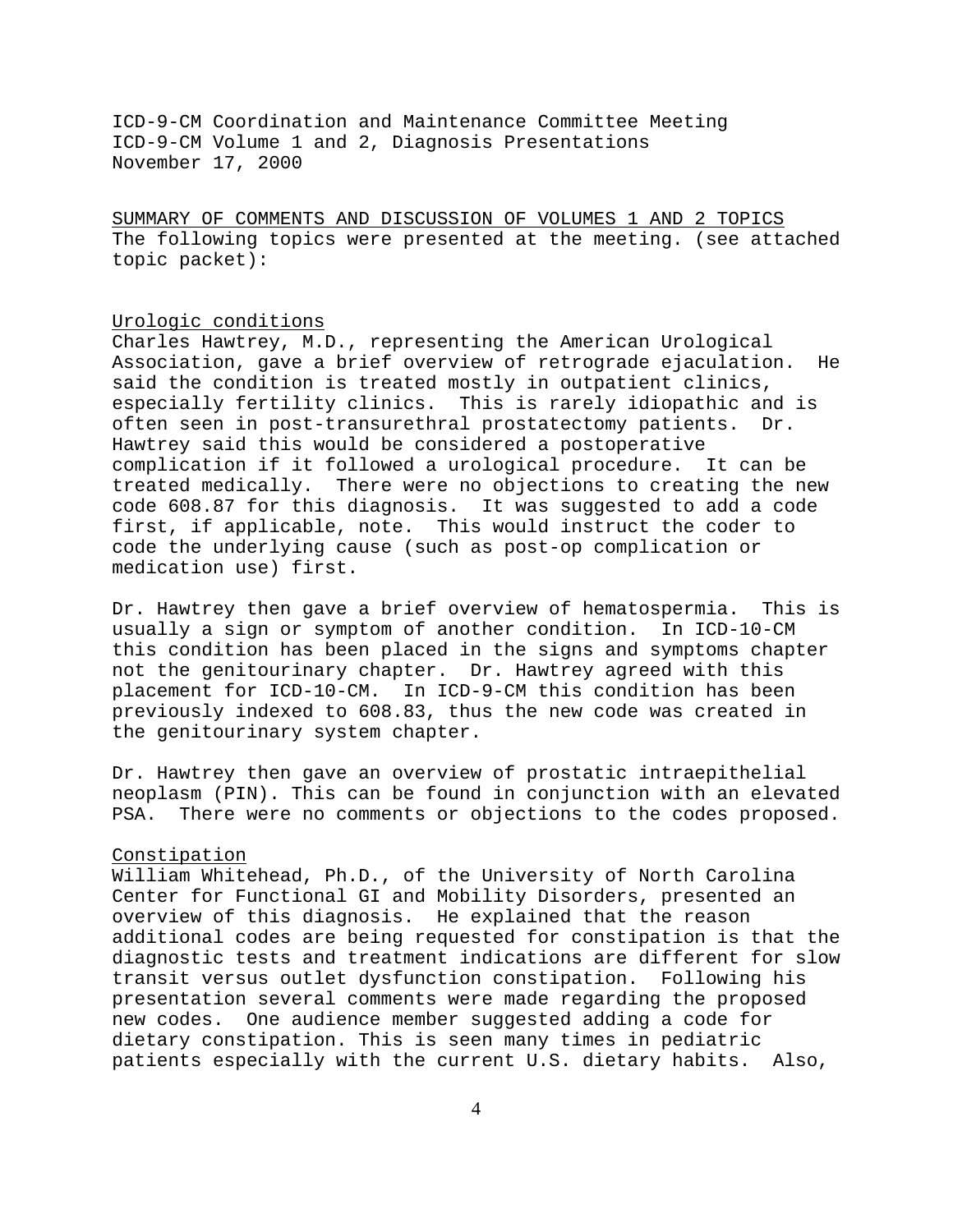some felt that you may have to use two codes from this subcategory if the patient has neurogenic and drug-induced constipation. Because these conditions may overlap with slow transit or outlet dysfunction constipation, it was suggested that the new codes be reduced to codes for unspecified, slow transit, outlet dysfunction and other constipation. It was also suggested to have a code first note to indicate the associated condition or medication causing the constipation (if known). Dr. Whitehead said it was important to retain an unspecified code since many times these diagnostic tests are not run on every patient who presents with constipation. Symptoms are not a reliable diagnostic method of distinguishing one type from the other.

# Reportable/Notifiable conditions V codes

Dan Jernigan, M.D., representing the National Center for Infectious Diseases (NCID) of the Centers for Disease Control and Prevention (CDC), presented an overview of the reporting process for these reportable/notifiable conditions and the need for the proposed new codes. The proposal intended that the use of these proposed new codes be limited to public health reporting offices. The definition for the terms confirmed and unconfirmed is specific to the reporting of the notifiable conditions. The criteria is different for each condition listed in the CDC's current document on notifiable diseases. Several of the audience members raised concerns about trying to limit use of these codes to a small population. There is no guarantee that others will not use the codes with their own definitions. There are precedents already in place defining a code for use by a limited population. The nonallopathic lesion codes (category 739) are defined to be limited to use by chiropractors. Code 042 is only to be used for confirmed HIV cases. In general it was felt that if the codes appear in the addenda and as official ICD-9-CM codes that they have the potential to be used by anyone and that the definitions could be different from user to user. These codes could have implications to areas other than just public health. There were many suggestions such as to re-title the codes adding the words "public health" to the title, place instructional notes under the code category, update the official coding guidelines to reflect the intended limited use of the codes, provide instructions for use in Coding Clinic and other coding publications. Most of the comments made stated regardless of the titles or instructions that just introducing these codes could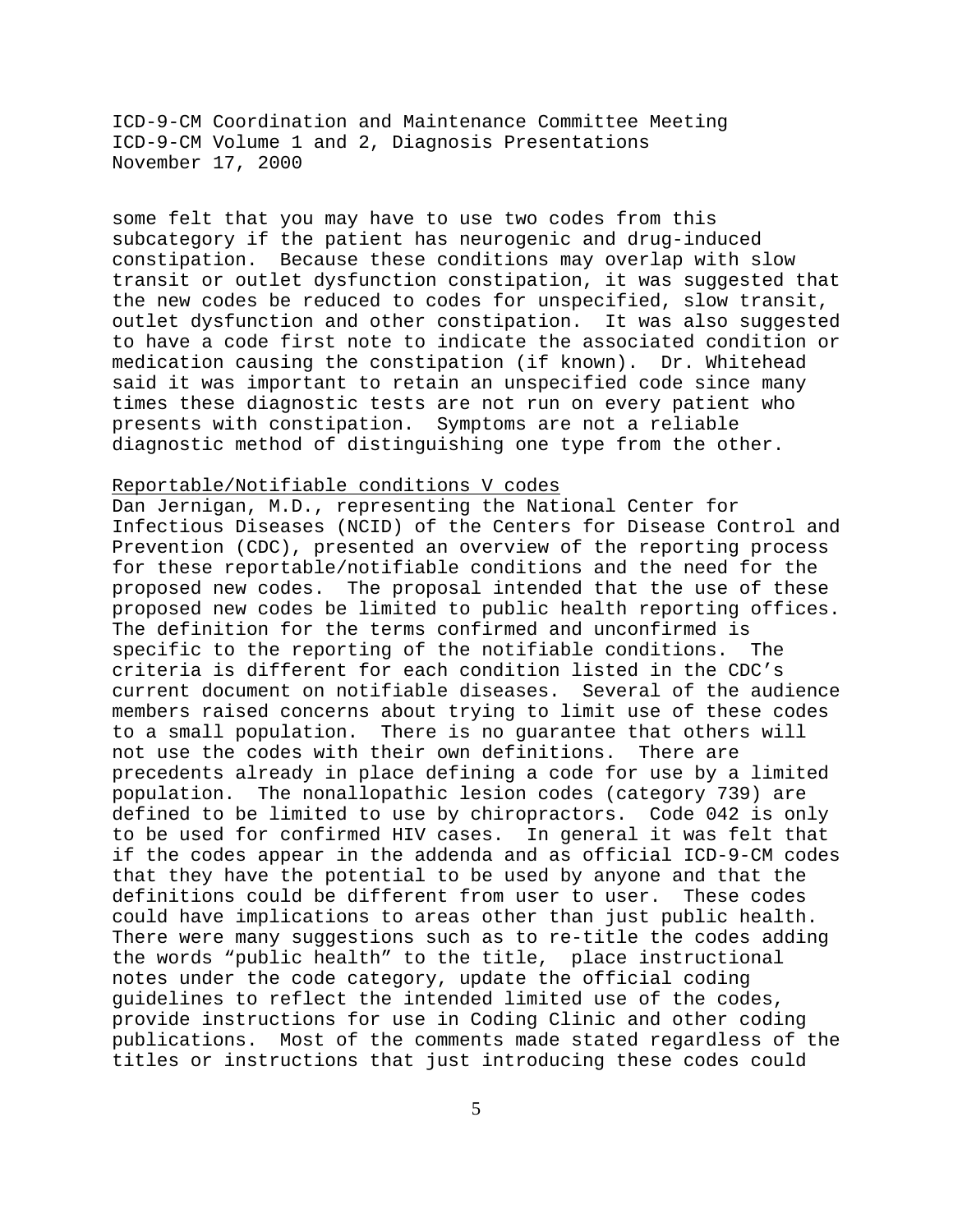lead to varied use and interpretation rather than the proposed intention. The CDC proposed these new codes to allow them to use the ICD-9-CM for their reporting mechanism. Currently they cannot use it since it does not have a way to classify the confirmed vs. unconfirmed cases. A suggestion was made to create a new appendix to the ICD-9-CM classification for these codes. Instructions could be written specific to the use of the appendix (similar to the use of the Industrial Accidents appendix). Audience members were encouraged to put their comments in writing and submit them to NCHS for consideration.

## Developmental hip dislocation

The audience agreed with this proposal. One suggestion was made to add an exclusion note for congenital hip dislocation and to also make the congenital condition the default in the index.

#### Hemophilia A carrier status

The proposal was well received. A suggestion was made to create a new category in the V codes for other carrier status conditions to include genetic and other non-infections carrier statuses. It was also suggested to add a code also note under the symptomatic carrier to code the associated disorder or symptom they are experiencing.

#### Acute esophagitis

The audience agreed with this proposal. There were no comments.

#### Clinical trial participant

The audience agreed with this proposal. There were no comments.

### Dental caries

Kimberly Johnson, D.D.S., the author of the proposal was present to address the audience's comments about the dental conditions and how the proposed codes are intended to be used. She said the codes are needed to help track one of the federal Healthy People objectives. They would be useful to address the nutritional status of nursing home patients. The use of dental sealants and their availability to children living at or below the poverty level is important to track. Some felt the codes would be too complex for dentists. There were questions regarding whether multiple codes would be used to address the various ways one